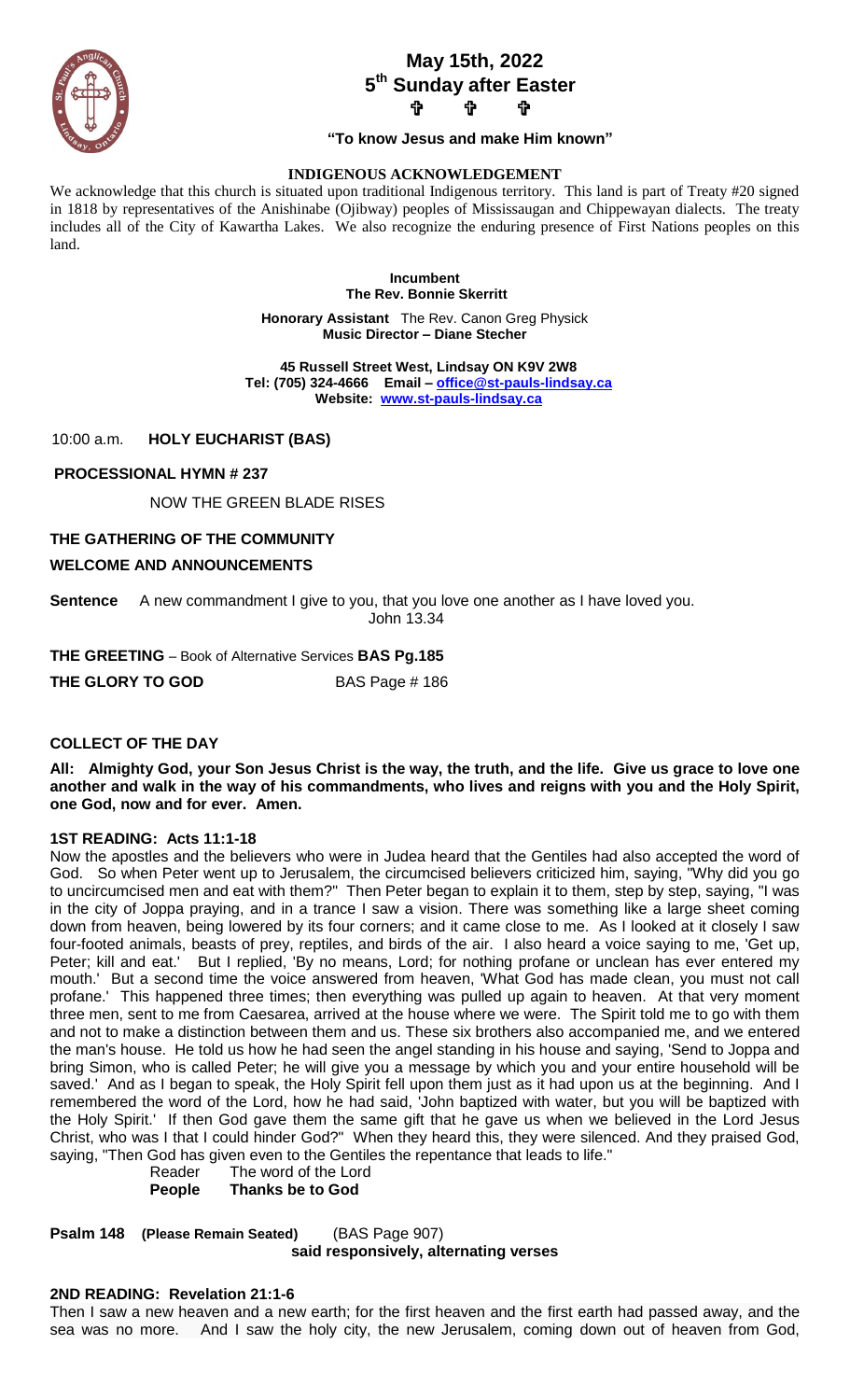prepared as a bride adorned for her husband. And I heard a loud voice from the throne saying, "See, the home of God is among mortals. He will dwell with them as their God; they will be his peoples, and God himself will be with them; he will wipe every tear from their eyes. Death will be no more; mourning and crying and pain will be no more, for the first things have passed away." And the one who was seated on the throne said, "See, I am making all things new." Also he said, "Write this, for these words are trustworthy and true." Then he said to me, "It is done! I am the Alpha and the Omega, the beginning and the end. To the thirsty I will give water as a gift from the spring of the water of life.

> Reader The word of the Lord **People Thanks be to God**

**Gradual Hymn # 504 (verses 1-3)**

# **JESU, JESU, FILL US WITH YOUR LOVE**

**THE HOLY GOSPEL– John 13:31-35** (All Stand)

### **"Glory to you, Lord Jesus Christ"**

When he had gone out, Jesus said, "Now the Son of Man has been glorified, and God has been glorified in him. If God has been glorified in him, God will also glorify him in himself and will glorify him at once. Little children, I am with you only a little longer. You will look for me; and as I said to the Jews so now I say to you, 'Where I am going, you cannot come.' I give you a new commandment, that you love one another. Just as I have loved you, you also should love one another. By this everyone will know that you are my disciples, if you have love for one another."

### **"Praise to you, Lord Jesus Christ"**

**Gradual Hymn # 504 (verses 4-5)**

**JESU, JESU, FILL US WITH YOUR LOVE**

**SERMON** – The Rev. Bonnie Skerritt

**The APOSTLES' CREED** (BAS Page 189)

# **PRAYERS OF THE PEOPLE (Litany # 8) (BAS Pg. 117)**

O Lord, hear our prayer, **Lord, have mercy.**

| <b>CONFESSION AND ABSOLUTION</b> | BAS Page 191 |
|----------------------------------|--------------|
| <b>THE PEACE</b>                 | BAS Page 192 |

**OFFERTORY HYMN # 486 – (tune Hyfrydol)**

 **LOVE DIVINE, ALL LOVE EXCELLING** 

# **THE CELEBRATION OF THE EUCHARIST –**

### **PRAYER OVER THE GIFTS**

Celebrant Gracious God, you show us your way and give us your divine life. May everything we do be directed by the knowledge of your truth. We ask this in the name of Jesus Christ the risen Lord. **Amen.**

### **THE GREAT THANKSGIVING**

| <b>EUCHARISTIC PRAYER 2</b> | <b>BAS Pg. 196</b> |
|-----------------------------|--------------------|
|-----------------------------|--------------------|

| THE LORD'S PRAYER           | BAS pg. 211        |
|-----------------------------|--------------------|
| <b>BREAKING OF BREAD #8</b> | <b>BAS Pg. 213</b> |

Celebrant (Alleluia!) Christ our Passover is sacrificed for us;

**All****Therefore, let us keep the feast. (Alleluia!)**

### **LAMB OF GOD (Agnus Dei)**

Celebrant Lamb of God, you take away the sins of the world, have mercy upon us. **All Lamb of God, you take away the sins of the world, have mercy upon us. Lamb of God, you take away the sins of the world, grant us peace.** 

### **PRAYER FOR SPIRITUAL COMMUNION**

Celebrant Those wishing to do so may make their spiritual communion by joining in this prayer with me now: